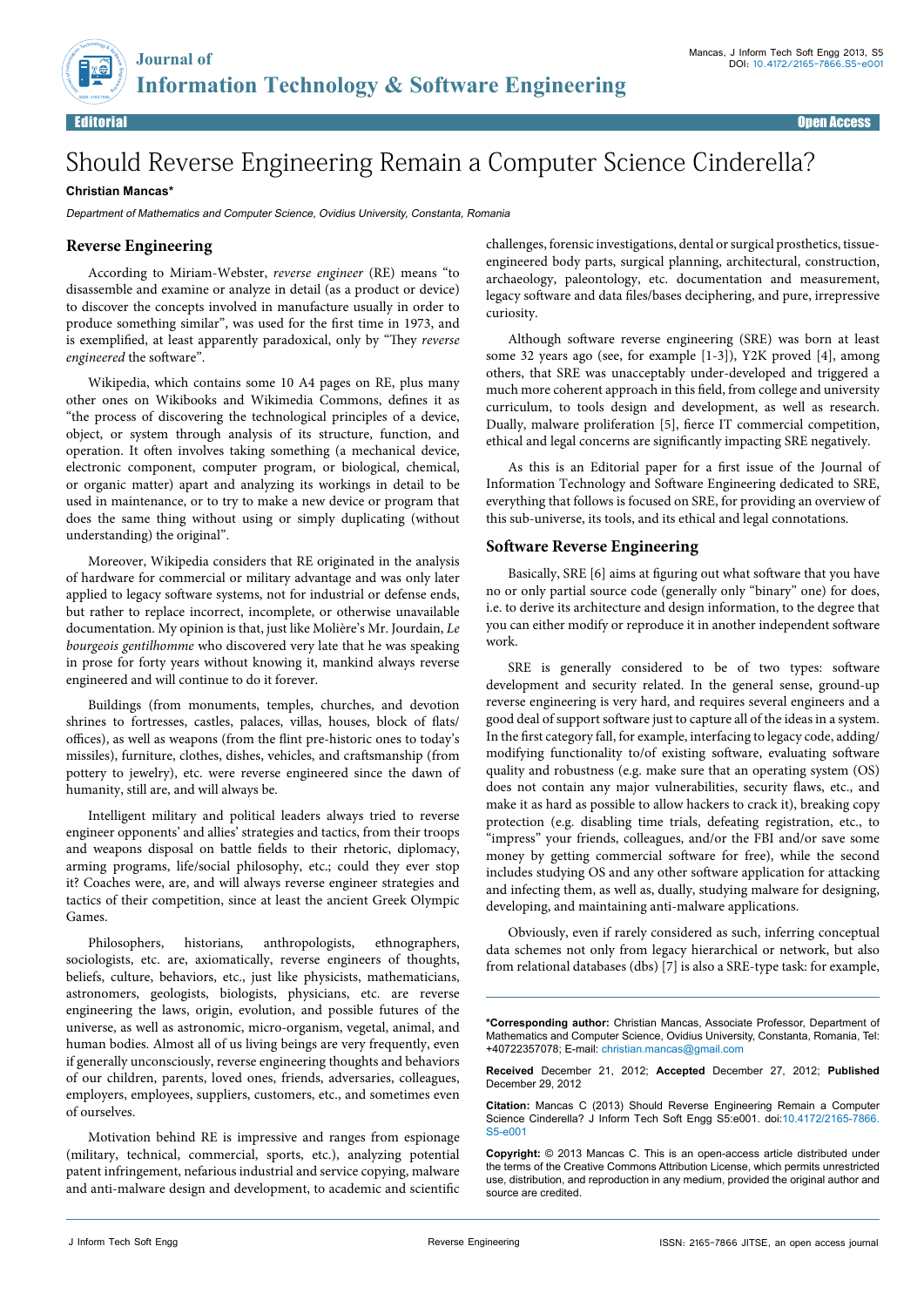*MySQL* does not provide Entity-Relationship type diagrams; *MS SQL Server* provides them, but with all foreign keys between two tables consolidated into a single one and without showing what column references which one; even in *MS Access*, which is providing all such information too, it is much more easier to understand all the details it encapsulates in its structure and associated constraints by reverse engineering its scheme into a higher level data model one (e.g., in the *Elementary Mathematical Data Model* [7], the facts that column *Capital* from table *COUNTRIES*, referencing any unique column from table *CITIES*, not allowing either nulls or duplicates are consolidated in the definition of the totally defined one-to-one mapping *Capital* : *COUNTRIES*↔*CITIES*, defined on *COUNTRIES* and taking values in *CITIES*).

Even if impossible to make it infallible, *anti-reversing* tries at least to make hackers life as hard as possible, hoping that they will eventually give up reversing, by eliminating symbolic information, encrypting code, obfuscating programs, and embedding anti-debugger code [6]. For example, *MS Windows API* also includes *IsDebuggerPresent* and *NtQuerySystemInformation*, two tools for detecting the presence of debuggers in user and kernel mode, respectively.

### **SRE Tools**

There are different kinds of SRE tools: many are specific to the types of protection that must be overcome to reverse binaries, while several others just make the reverser's life easier. For the most part, SRE tools fit into the following 7 categories:

- 9 *Disassemblers,* which take the binary machine language codes and display them in a friendlier format, also extrapolating data such as function calls, passed variables, and text strings, thus making executables (hex bytes sets) look more like humanreadable code. Perhaps the most frequently used is *IDA* (free version available at [8]).
- 9 *Debuggers*, considered by many the SRE bread and butter, first analyze the binary, much like a disassembler, and then allow the reverser to step through the code, running one line at a time to investigate the results, which is invaluable for discovering how programs work. Some of them even allow certain instructions in the code to be changed and then run again with these changes in place. *Ollydbg* [9] and *WinDbg* [10] are one of the most used debuggers (but only for user, not kernel mode binaries).
- 9 *Hex editors* allow viewing and updating the actual bytes in binaries, searching for specific bytes, saving sections of binaries to disk, etc. *HxD* [11] is one of the free favorites of many.
- 9 *Portable Executable (PE) and resource viewers/editors*: *MS Windows* run binaries (and *Linux* for that matter) have a very specific beginning data section storing for the OS how to set up and initialize them (e.g. how much memory it will require, what support DLLs the program needs to borrow code from, information about dialog boxes, etc.), which is called the PE. Obviously, PEs are very important in SRE, as they give the reverser much needed information about binaries; moreover, eventually, one will want/need to change PE data, either to make programs do something different than what they were initially designed and developed for or to change them back into what they originally were (e.g. before a protector made the code really hard to understand). Similarly, programs resource sections (e.g. graphics, dialog and menu items, icons and text strings, etc.) are altered too with such editors. From the

plethora of free PE and resource viewers/editors, *CFF Explorer*  [12] and *LordPE* [13] are the most frequently used.

- 9 *System Monitoring (SM) tools*: especially for studying malware (but not only) it is of the utmost importance to see what changes a program makes to the system (e.g. are there registry keys and/or .ini files created or queried? are separate processes created, perhaps to thwart the program SRE?). *Process Monitor*  [14], *Process Hacker* [15], and *RegShot* [16] are probably the most used SM tools.
- 9 *Miscellaneous SRE tools and documentation*, include scripts, unpackers, packer identifiers, etc, as well as *Linux* source code [17] and *MS Windows API* [18].
- 9 *Databases RE tools* are especially used for system reengineering, ranging from simple file managers (e.g. COBOL or RPG) to modern db management systems, such as the relational or object-oriented ones. For example, one might use the *Database Reverse Engineering Too*l [19] or *MatBase* [20].

#### **SRE Ethics and Laws**

Today, the vast majority of all *Fortune 500* companies have codes of ethics/conduct for helping guide of their employees' behavior. For example, *Texas Instruments* (TI), has the reputation of enforcing a longstanding such code, written and published in 1961 and regularly revised since to cope with business environment evolutions; moreover, its employees also receive a copy of the *TI Ethics Quick Test* [21] on a business-card-size mini-pamphlet to always carry with them, reading: "Is the action legal? Does it comply with our values? If you do it, will you feel bad? How will it look in the newspaper? If you know it is wrong, don't do it! If you're not sure, ask. Keep asking until you get an answer". The U.K. Institute of Business Ethics is publishing on its website [22] guidelines for content of business practice and ethics.

Such good examples abound, but, dually, as we all know, bad examples abound too, even in the U.S. (e.g. the IBM PC compatible industry starts, Intel vs. AMD, the Samba and Wine projects, etc.), not to mention China (nearly everything they manufacture is copied, from HMMWV cars, to fighter aircrafts, space rockets and vessels), Russia (e.g. their B-29 bomber copy re-baptized Tu-4, their AIM-9 Sidewinder missile copy re-baptized K-13/R-3S), Iran (their BGM-71 TOW missile copy re-baptized Toophan), etc. Generally, in the Western world learning from RE may be accepted, however, directly copying what you learned is considered as forgery and frowned upon, while in the Eastern one directly copying is rather a matter of national pride.

Legally, in the U.S. even for artifacts and processes protected by trade secrets, reverse-engineering them is generally lawful as long as it is obtained legitimately; however, SRE is generally a breach of contract and most EULAs specifically prohibit it; courts have found such contractual prohibitions to override the copyright law which expressly permits it (e.g. see Bowers vs. Bay-state Technologies). Sec. 103(f) of the 1996 *Digital Millennium Copyright Act* (DMCA) [23] states that if you legally obtain a protected program, you are allowed to reverse-engineer and circumvent the protection in order to achieve interoperability between computer programs (i.e., the ability to exchange and make use of information). Article 6 of the 1991 EU *Computer Programs Directive*  [24] allows reverse engineering for the purposes of interoperability, but prohibits it for the purposes of creating a competing product, and also prohibits the public release of information obtained through SRE. In 2009, this Directive was superseded by a somewhat tougher version.

Legislation governing SRE is, for example, consolidated in [25].